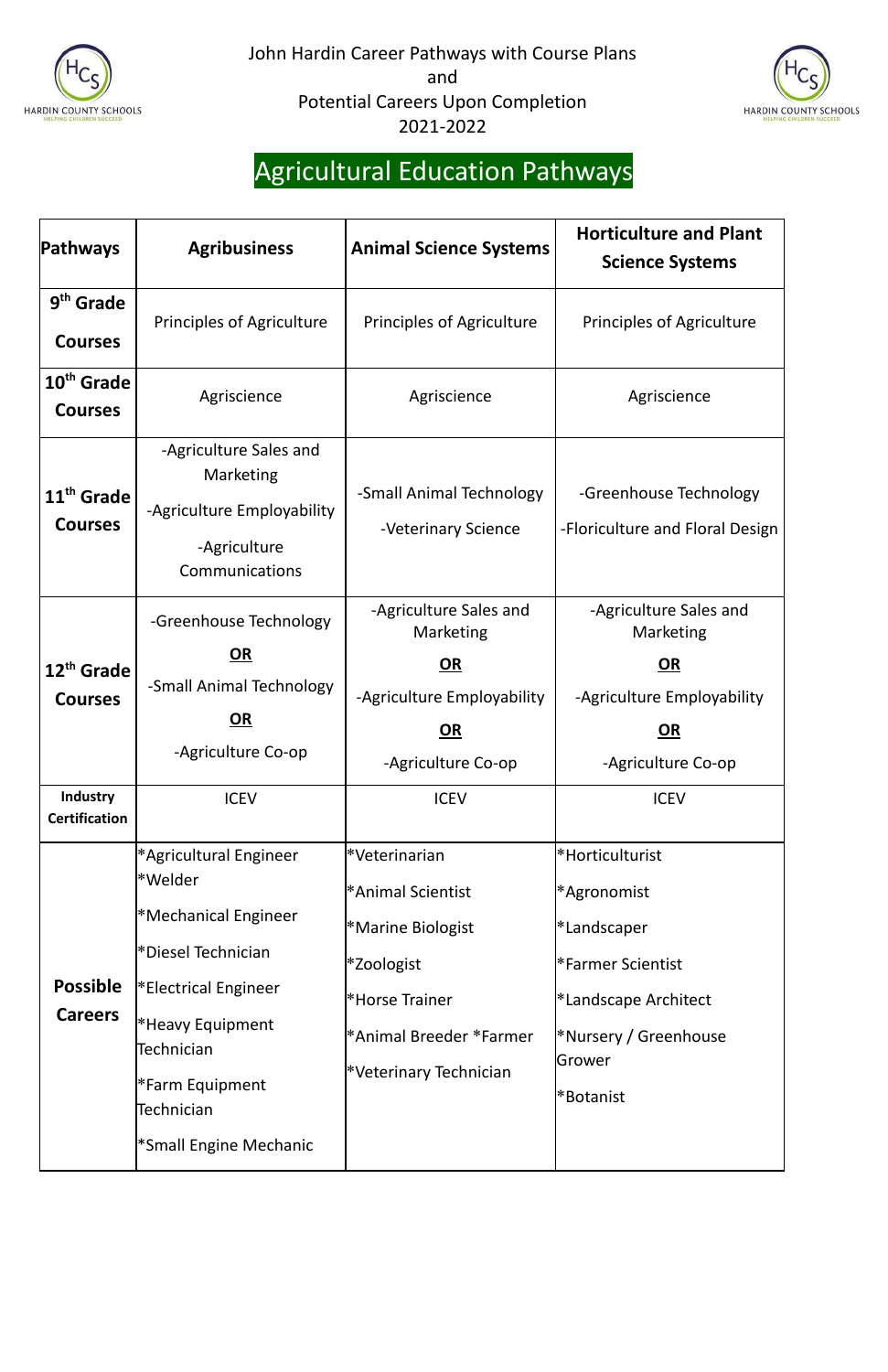



# Business and Marketing Education

| Pathways                                     | Administrative<br>Support                                                                                                                                                                                                                                                                                                                  | E-Commerce                                                                                                                                                                                                                                             | Hospitality, Travel,<br>Tourism, and<br>Recreation                                                                                                                                                                                                                                                                                                                                 | Management<br>Entrepreneurship                                                                                                                                                                                         | Marketing                                                                                                                                                                                                                                                  |
|----------------------------------------------|--------------------------------------------------------------------------------------------------------------------------------------------------------------------------------------------------------------------------------------------------------------------------------------------------------------------------------------------|--------------------------------------------------------------------------------------------------------------------------------------------------------------------------------------------------------------------------------------------------------|------------------------------------------------------------------------------------------------------------------------------------------------------------------------------------------------------------------------------------------------------------------------------------------------------------------------------------------------------------------------------------|------------------------------------------------------------------------------------------------------------------------------------------------------------------------------------------------------------------------|------------------------------------------------------------------------------------------------------------------------------------------------------------------------------------------------------------------------------------------------------------|
| $ 9^{\text{th}}$ Grade $ $<br><b>Courses</b> | <b>Business and</b><br>Marketing Essentials                                                                                                                                                                                                                                                                                                | <b>Business and</b><br>Marketing<br><b>Essentials</b>                                                                                                                                                                                                  | <b>Marketing Principles</b>                                                                                                                                                                                                                                                                                                                                                        | <b>Business and</b><br><b>Marketing Essentials</b>                                                                                                                                                                     | <b>Business and</b><br><b>Marketing Essentials</b>                                                                                                                                                                                                         |
| $10^{\text{th}}$<br>Grade<br><b>Courses</b>  | <b>Digital Literacy</b>                                                                                                                                                                                                                                                                                                                    | Marketing<br>Principles                                                                                                                                                                                                                                | <b>Foods and Nutrition</b><br>OR<br><b>FCS Essentials</b>                                                                                                                                                                                                                                                                                                                          | <b>Digital Literacy</b>                                                                                                                                                                                                | <b>Marketing Principles</b>                                                                                                                                                                                                                                |
| $11^{\text{th}}$<br>Grade<br><b>Courses</b>  | -Medical<br>Terminology<br>-Emergency<br>Procedures<br>-Introduction to<br>Management                                                                                                                                                                                                                                                      | -Digital Literacy<br>-Principles of<br>Entrepreneurship                                                                                                                                                                                                | -Principles of<br>Entrepreneurship                                                                                                                                                                                                                                                                                                                                                 | -Principles of<br>Entrepreneurship<br>-Marketing Principles                                                                                                                                                            | -Principles of<br>Entrepreneurship                                                                                                                                                                                                                         |
| $12^{\text{th}}$<br>Grade<br><b>Courses</b>  | -Personal Finance<br>-Business Co-Op                                                                                                                                                                                                                                                                                                       | -Business Co-Op                                                                                                                                                                                                                                        | -Advanced Foods and<br><b>Nutrition</b><br>OR<br>-Marketing Co-op                                                                                                                                                                                                                                                                                                                  | -Personal Finance<br>-Business Co-op                                                                                                                                                                                   | <b>Personal Finance</b><br>-Marketing Co-op                                                                                                                                                                                                                |
| <b>Industry</b><br><b>Certification</b>      | <b>MOS</b><br>(Excel, P.P., Word)<br>OR Google Cloud<br><b>AND ASK</b>                                                                                                                                                                                                                                                                     | <b>MOS</b><br>(Excel, P.P., Word)<br>and ASK                                                                                                                                                                                                           | <b>CHTMP</b><br>ASK (marketing)<br>ServSafe                                                                                                                                                                                                                                                                                                                                        | <b>ASK</b>                                                                                                                                                                                                             | ASK and<br>Google Cloud                                                                                                                                                                                                                                    |
| <b>Possible</b><br><b>Careers</b>            | *Administrative<br>Assistant<br>*Event Planner<br>*Healthcare<br>Administrator<br>*Health Records<br>Professional<br>*Human Resources<br>Specialist<br>*Insurance Claim<br>Adjuster<br>*Legal Secretary<br>*Management<br>Consultant<br>*Medical Assistant<br>*Office Manager<br>*Paralegal<br>*Proofreader<br><i><b>*Travel Agent</b></i> | *Communication<br>Specialist<br>*E-Business<br>Consultant<br>*Economic<br>Development<br>Officer<br>*Media Buyer<br>*Retail Buyer<br>*Retail<br>Salesperson<br><i>*Sales</i><br>Representative<br>*Web Developer<br>*Webmaster<br>*Website<br>Designer | *Travel Agent<br>* Manager<br>(restaurant<br>/hotel/Resort)<br>*Event Planner<br>*Spa Manager<br>*Sports Event<br>Manager<br>*Wedding<br>Coordinator<br>l*Caterer<br>*Executive Chef<br><sup>*</sup> Group Sales<br>*Tour Guide<br>*Conference and<br>Convention Center<br>Worker /Manager<br><b>*Marketing for a City</b><br>or Company<br><b>*Theme Park</b><br>Marketer/Manager | *Association Manager<br>*Bed and Breakfast<br>Proprietor<br>*Entrepreneur<br>*Event Planner<br>*Hotel/Motel<br>Manager<br>*Insurance Agent<br>*Insurance Claims<br>Adjuster<br>*Property Manager<br>*Volunteer Manager | *Advertising Account<br>Executive<br>* Customer Service<br>Agent<br>*Fashion Retailer<br>*Market Research<br>Analyst<br>*Public Relations<br>Specialist<br>*Purchaser<br>*Set Designer<br>*Sports Marketer<br>*Telemarketer<br><i><b>*Travel Agent</b></i> |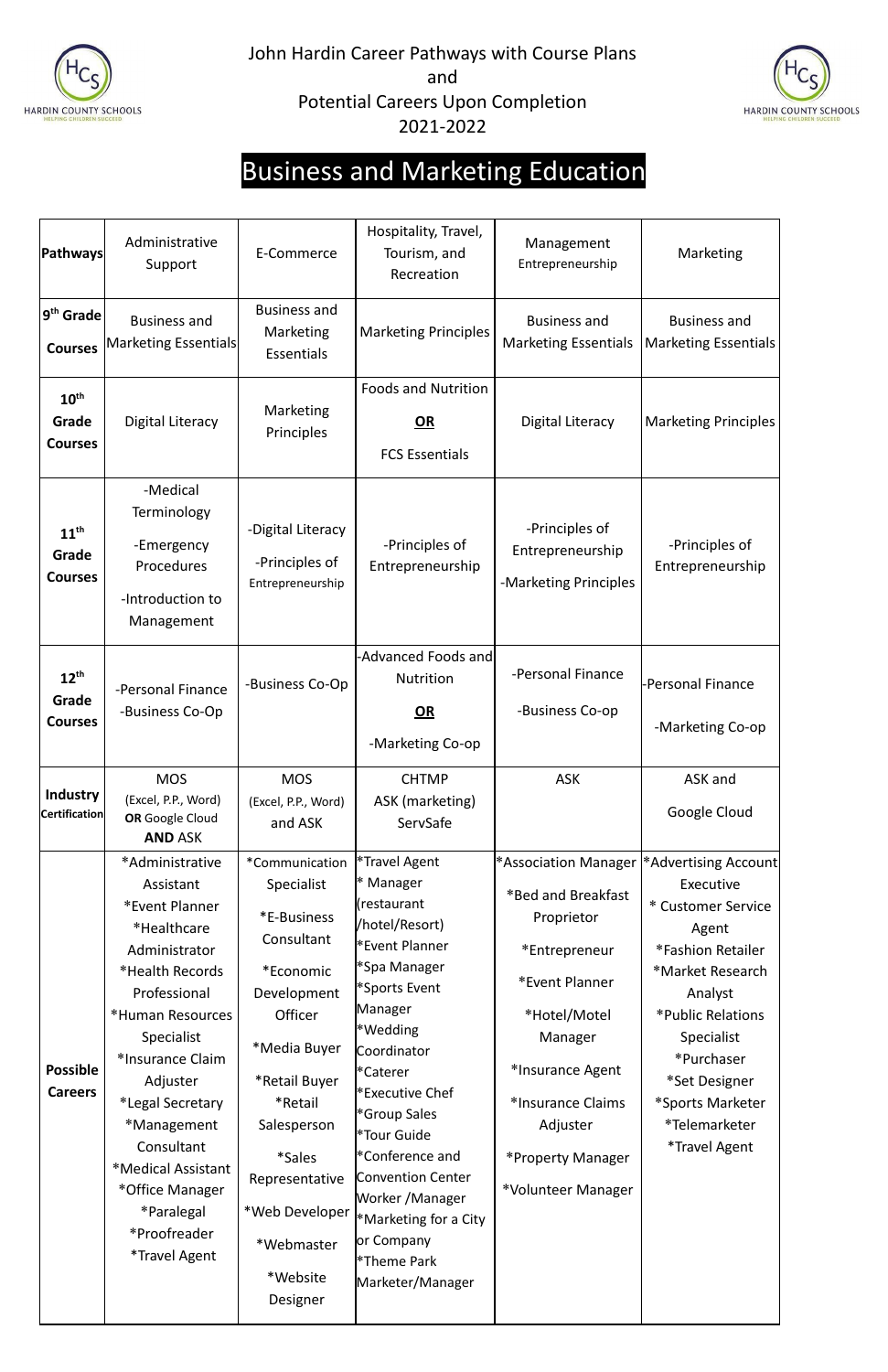



#### Engineering Pathways

|                                                                                                                                                                                                                                                                                                    | <b>Electrical Electronics</b>                                                                                                                                                               | <b>Flight and</b>                                                                                                                                                | <b>Mechanical</b>                                                                                                                                                                                                                                                                                                                                                                       |
|----------------------------------------------------------------------------------------------------------------------------------------------------------------------------------------------------------------------------------------------------------------------------------------------------|---------------------------------------------------------------------------------------------------------------------------------------------------------------------------------------------|------------------------------------------------------------------------------------------------------------------------------------------------------------------|-----------------------------------------------------------------------------------------------------------------------------------------------------------------------------------------------------------------------------------------------------------------------------------------------------------------------------------------------------------------------------------------|
|                                                                                                                                                                                                                                                                                                    | <b>Engineering</b>                                                                                                                                                                          | <b>Aeronautics</b>                                                                                                                                               | <b>Engineering</b>                                                                                                                                                                                                                                                                                                                                                                      |
|                                                                                                                                                                                                                                                                                                    |                                                                                                                                                                                             | Intro to Aerospace &                                                                                                                                             |                                                                                                                                                                                                                                                                                                                                                                                         |
|                                                                                                                                                                                                                                                                                                    |                                                                                                                                                                                             | Aviation                                                                                                                                                         | <b>Engineering I</b>                                                                                                                                                                                                                                                                                                                                                                    |
| 10 <sup>th</sup> Grade<br><b>Engineering II</b>                                                                                                                                                                                                                                                    | <b>Engineering II</b>                                                                                                                                                                       | <b>Aviation I</b>                                                                                                                                                | <b>Engineering II</b>                                                                                                                                                                                                                                                                                                                                                                   |
| -AP Computer Science<br>11 <sup>th</sup> Grade<br>OR<br>-Electrical/Electronics<br>Engineering                                                                                                                                                                                                     | Electrical/Electronics<br>Engineering                                                                                                                                                       | <b>Aviation II</b>                                                                                                                                               | -AP Computer Science<br>-Electrical/Electronics<br>Engineering<br>-Robotics Engineering<br>(VEX)                                                                                                                                                                                                                                                                                        |
| -Civil Engineering<br>12 <sup>th</sup> Grade<br>-Engineering Capstone                                                                                                                                                                                                                              | -AP Computer Science<br>OR<br>-Engineering Capstone                                                                                                                                         | <b>Aviation Capstone</b>                                                                                                                                         | -Mechanical Engineering<br>-Engineering Capstone                                                                                                                                                                                                                                                                                                                                        |
| <b>Autodesk Revit</b>                                                                                                                                                                                                                                                                              | <b>Autodesk Inventor</b>                                                                                                                                                                    | <b>FAA- Remote Pilot Cert</b>                                                                                                                                    | Autodesk Inventor                                                                                                                                                                                                                                                                                                                                                                       |
| *Agricultural Engineer<br>*Environmental<br>Engineer<br>*Mining Engineer<br><sup>*</sup> Engineering Tech<br>*Civil Engineering Tech<br>* Land Surveyor<br>*Geo-Technical<br>Engineer<br>Public Works<br>*Military Engineer<br>*Aerospace Engineer<br>*Forensic Engineer<br><b>*Urban Planning</b> | *Electronics Engineer<br>*Electrical Engineer<br>*Computer Hardware<br>*Engineering Tech<br>*Electrical Engineering<br>Tech<br>*Controls Engineer<br>*Robotics Engineer<br>*Instrumentation | *Aerospace Technician<br>*Private Pilot<br>$*$ Flight Instructor<br><b>Commercial Aviator</b><br>* Military Aviator<br>*Military Navigator<br>*Drone Real Estate | <sup>*</sup> Engineering<br><b>Technology Education</b><br>Teacher<br>*Mechanical Engineer<br>*Mechanical<br>Engineering Technician<br>*Industrial Designer<br><sup>*</sup> Engineering Tech<br>*Industrial Engineer<br>*Aerospace/Aviation<br>Design<br><b>Biosystems Engineer</b><br><b>Engineering</b><br>Technology<br>*Manufacturing<br>Manager<br>*Industrial Engineering<br>Tech |
|                                                                                                                                                                                                                                                                                                    | <b>Civil Engineering</b><br><b>Engineering I</b>                                                                                                                                            | <b>Engineering I</b><br>*Civil Engineer Inventor  *Engineering Tech Ed<br>Teacher<br>Engineer<br>Tech<br>*Sales Engineer<br>Engineer<br>*Consulting Engineer     | *Aerospace Engineer<br>*Commercial Pilot<br><sup>*</sup> Crew Chief<br><b>Electronics Engineering</b><br>*Drone Pilot<br>*Drone Land Surveyor<br>Photographer                                                                                                                                                                                                                           |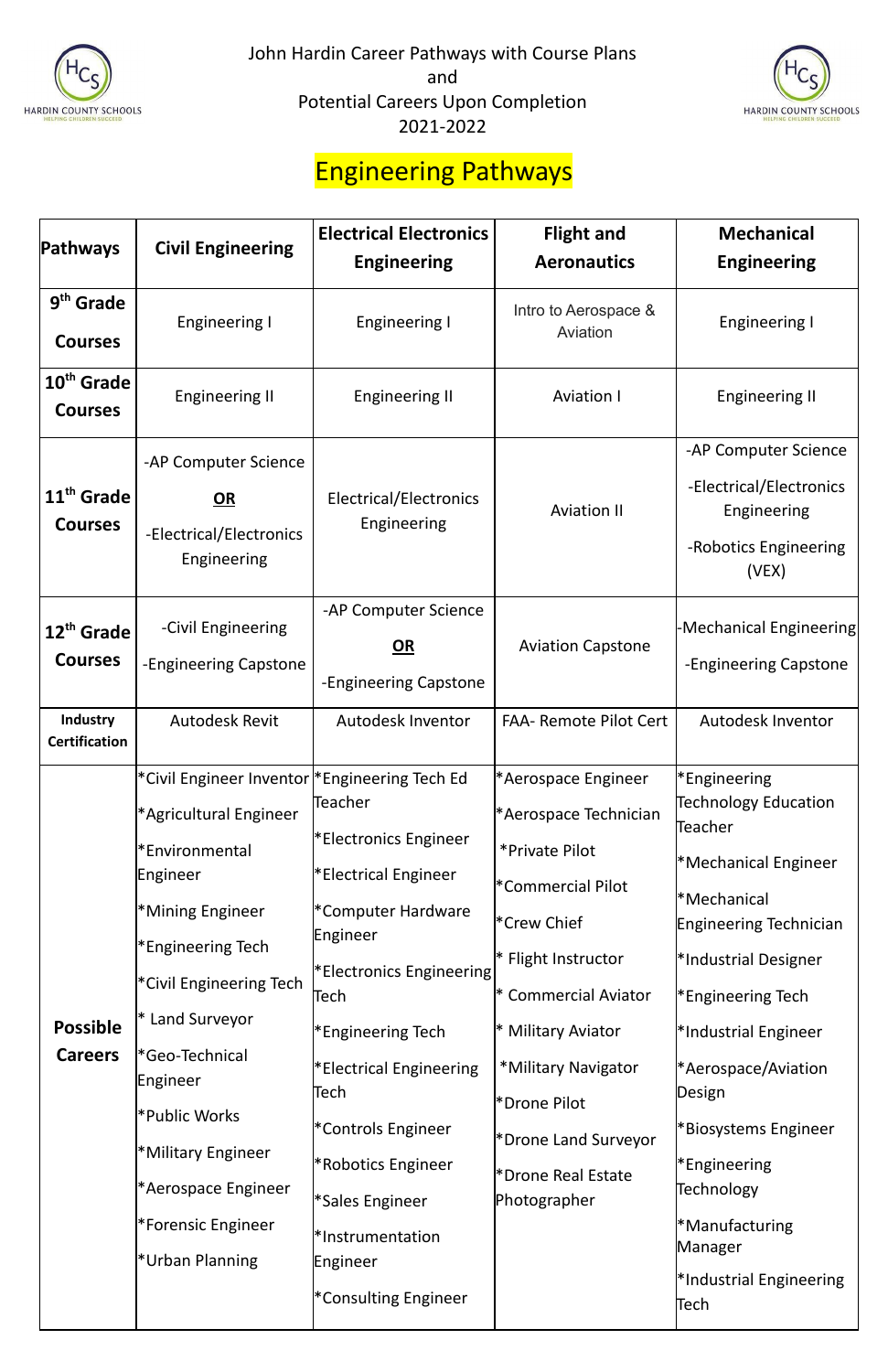



### Family and Consumer Sciences

| <b>Pathways</b>                          | <b>Consumer and</b><br><b>Family Services</b>                                                                                                                                                                                                                                                                                                                                                   | <b>Culinary and</b><br><b>Food Services</b>                                                                                                                                | <b>Early Childhood</b><br><b>Education</b>                                                                                                                                                                                         | <b>Fashion and</b><br><b>Interior Design</b>                                                                                                                                                                                         | <b>Fundamentals of</b><br><b>Teaching</b>                                                                                                                                                                                                                                                                                                                    | Hospitality,<br>Travel, Tourism,<br>and Recreation                                                                                                                                                                                                                                                                                    |
|------------------------------------------|-------------------------------------------------------------------------------------------------------------------------------------------------------------------------------------------------------------------------------------------------------------------------------------------------------------------------------------------------------------------------------------------------|----------------------------------------------------------------------------------------------------------------------------------------------------------------------------|------------------------------------------------------------------------------------------------------------------------------------------------------------------------------------------------------------------------------------|--------------------------------------------------------------------------------------------------------------------------------------------------------------------------------------------------------------------------------------|--------------------------------------------------------------------------------------------------------------------------------------------------------------------------------------------------------------------------------------------------------------------------------------------------------------------------------------------------------------|---------------------------------------------------------------------------------------------------------------------------------------------------------------------------------------------------------------------------------------------------------------------------------------------------------------------------------------|
| 9 <sup>th</sup> Grade<br><b>Courses</b>  | <b>FCS Essentials</b>                                                                                                                                                                                                                                                                                                                                                                           | -FCS Essentials<br>-Introduction to<br>Culinary                                                                                                                            | <b>FCS Essentials</b>                                                                                                                                                                                                              | <b>FCS Essentials</b>                                                                                                                                                                                                                | <b>FCS Essentials</b>                                                                                                                                                                                                                                                                                                                                        | -Foods and<br>Nutrition OR<br>-FCS Essentials                                                                                                                                                                                                                                                                                         |
| 10 <sup>th</sup> Grade<br><b>Courses</b> | Foods and<br>Nutrition                                                                                                                                                                                                                                                                                                                                                                          | -Introduction to<br>Culinary<br>-Foods and<br>Nutrition<br><b>Advanced Foods</b><br>and Nutrition                                                                          | -Relationships<br>-Parenting                                                                                                                                                                                                       | Fashion and<br>Interior Design I                                                                                                                                                                                                     | Early Lifespan<br>Development                                                                                                                                                                                                                                                                                                                                | Marketing<br>Principles                                                                                                                                                                                                                                                                                                               |
| 11 <sup>th</sup> Grade<br><b>Courses</b> | -Relationships<br>-Parenting                                                                                                                                                                                                                                                                                                                                                                    | Culinary I and<br>ServSafe                                                                                                                                                 | Early Lifespan<br>Development                                                                                                                                                                                                      | Fashion and<br>Interior Design II                                                                                                                                                                                                    | Principles of<br>Teaching                                                                                                                                                                                                                                                                                                                                    | -Principles of<br>Entrepreneurship                                                                                                                                                                                                                                                                                                    |
| $12^{th}$ Grade<br><b>Courses</b>        | -Money Skills for Math<br>$-Co$ -op                                                                                                                                                                                                                                                                                                                                                             | -Culinary Arts II<br>-Special topics<br>-Culinary Internship                                                                                                               | Child Development<br>Services I/II<br>-Principles of<br><b>Teaching</b><br>-ECE Co-op                                                                                                                                              | -Fashion and<br>Interior Design III<br>-Fashion Co-Op<br>-Money Skills for<br>math                                                                                                                                                   | -Co-op: Principles<br>of Teaching<br>-FCS Leaders at<br>work<br>(LeadershipDynamics)                                                                                                                                                                                                                                                                         | -Advanced Foods<br>and Nutrition<br>$OR$<br>-Marketing Co-op                                                                                                                                                                                                                                                                          |
| Industry<br><b>Certification</b>         | <b>AAFCS PrePac</b>                                                                                                                                                                                                                                                                                                                                                                             | ServSafe Food<br>Manager's<br>Credential OR<br><b>AAFCS PrePac OR</b><br><b>ProStart Certificate</b>                                                                       | -CCCC<br><b>-Orientation Training</b><br>-Pediatric Head<br>Trauma<br><b>OR CDA</b>                                                                                                                                                | <b>AAFCS PrePac</b>                                                                                                                                                                                                                  | <b>AAFCS Prepac</b>                                                                                                                                                                                                                                                                                                                                          | <b>CHTMP</b><br>ASK (marketing)<br>ServSafe                                                                                                                                                                                                                                                                                           |
| <b>Possible</b><br><b>Careers</b>        | *Social Worker<br>*Abuse/Crisis<br>Counselor<br>* Credit Counselor<br><i><b>*Cooperative</b></i><br><b>Extension Agent</b><br>*Family and<br><b>Consumer Scientist</b><br>*Genetic Counselor<br>*Gerontologist<br>* Human Resources<br><i>*Leisure Activities</i><br><b>Counselor</b><br>*Life Coach<br>*Marriage and<br><b>Family Therapist</b><br>*Mental Health<br>Professional<br>*Lobbyist | *Chef/Cook<br>*Baker<br>*Entrepreneur<br>*Food Inspector<br>*Butcher<br>*Caterer<br><sup>*</sup> Quality Control<br>*Food Critic<br>*Food Stylist<br>*Food<br>Photographer | *Early Childhood<br>Educator<br>*Psychologist<br>*Nanny<br>Pediatrician*<br>*Midwife<br>*STARS Coordinator<br>*Cabinet of Health<br>and Family Services<br>Licensing<br>P*Daycare<br>Inspector/Rater<br>*First Steps<br>Consultant | *Fashion Designer<br>*Interior Designer<br>*Retail Buyer<br>*Clothing<br>Manufacturer<br>*Furniture<br>Designer<br>*Model<br>*Image<br>Consultant<br>*Critic<br>*Graphic Designer<br>*Costume<br>Designer<br>*Visual<br>Merchandiser | *Teacher - all levels *Travel Agent<br>and areas<br>*Teacher Assistant<br>*Principal<br>*Superintendent<br>*School Counselor<br>*Instructional<br>Supervisor<br>*Department of<br>Education<br>Professional<br>'Textbook author<br>or editor<br>*Corporate<br><b>Trainer</b><br>*Private Tutor<br>*Museum<br>Educator<br>*College Professor Marketer/Manager | * Manager<br>cestaurant<br>/hotel/Resort)<br>*Event Planner<br>*Spa Manager<br>*Sports Event<br>Manager<br>*Wedding<br>Coordinator<br>*Caterer<br><b>Executive Chef</b><br>*Group Sales<br>*Tour Guide<br>*Conference and<br><b>Convention Center</b><br>Worker /Manager<br>*Marketing for a<br>City or Company<br><b>*Theme Park</b> |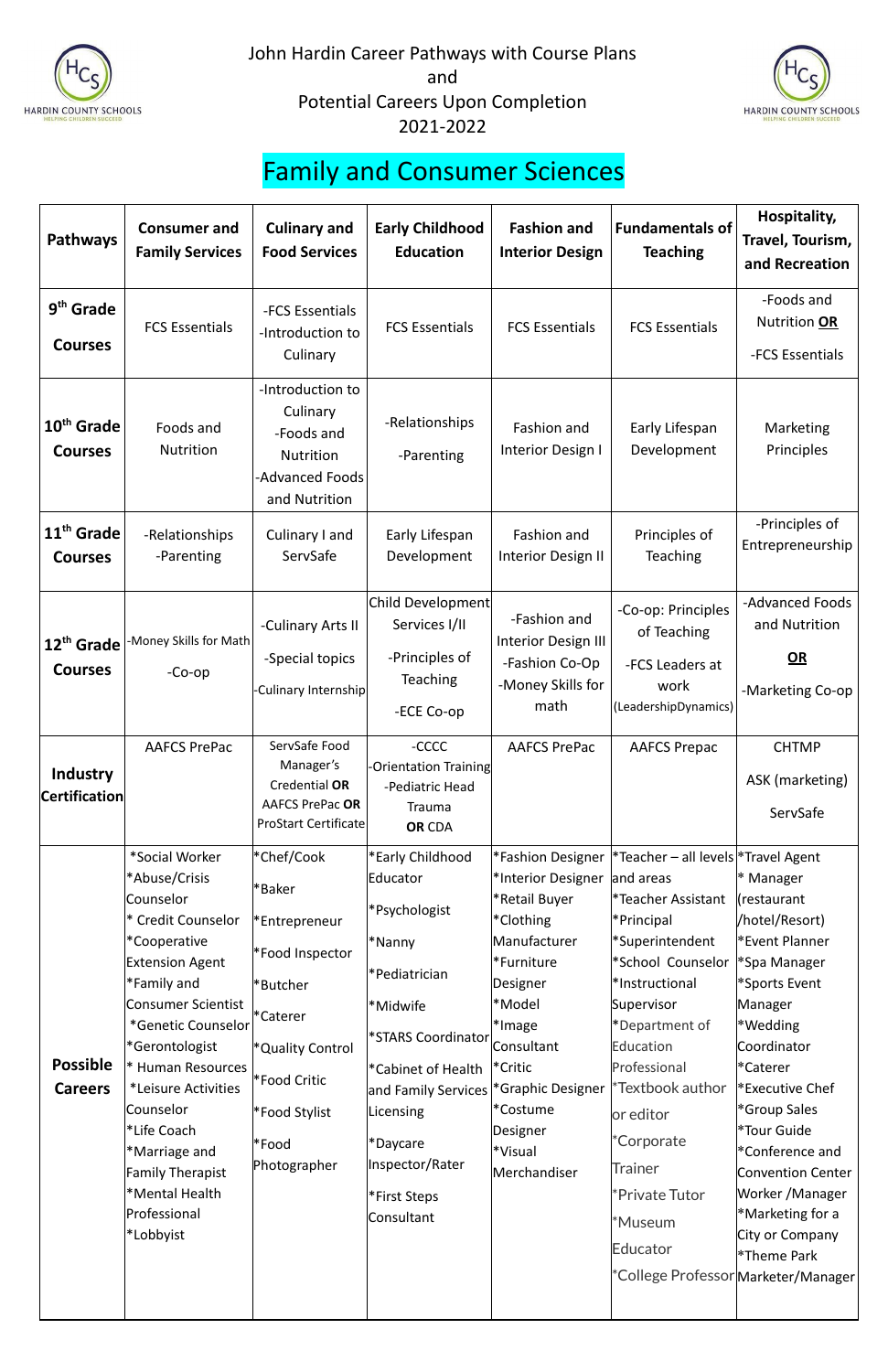



### Health Science

| Pathways                                    | <b>EKG Technology</b><br>/Technician                                                                                                                                                                                                                               | <b>Pharmacy</b><br><b>Technician</b>                                                        | Phlebotomy<br><b>Technician</b>                                      | <b>Pre-Nursing</b>                                                                                                                 | <b>Medical</b><br>Administrative<br><b>Assisting</b>                                                                                                                                                         |
|---------------------------------------------|--------------------------------------------------------------------------------------------------------------------------------------------------------------------------------------------------------------------------------------------------------------------|---------------------------------------------------------------------------------------------|----------------------------------------------------------------------|------------------------------------------------------------------------------------------------------------------------------------|--------------------------------------------------------------------------------------------------------------------------------------------------------------------------------------------------------------|
| 9 <sup>th</sup> Grade<br><b>Courses</b>     |                                                                                                                                                                                                                                                                    | Principles of Health Principles of Health Principles of Health Principles of Health         |                                                                      |                                                                                                                                    | Principles of Health<br>Science                                                                                                                                                                              |
| $10^{\text{th}}$<br>Grade<br><b>Courses</b> | Medical<br>Terminology<br>/Emergency<br>Procedures                                                                                                                                                                                                                 | Medical<br>Terminology<br>/Emergency<br>Procedures                                          | Medical<br>Terminology<br>/Emergency<br>Procedures                   | Medical<br>Terminology<br>/Emergency<br>Procedures                                                                                 | Medical<br>Terminology<br>/Emergency<br>Procedures                                                                                                                                                           |
| $11^{\text{th}}$<br>Grade<br><b>Courses</b> | Anatomy/Body<br><b>Structures</b>                                                                                                                                                                                                                                  | Anatomy/Body<br><b>Structures</b>                                                           | Anatomy/Body<br><b>Structures</b>                                    | -Anatomy/Body<br><b>Structures</b><br>- Medicaid Nurse<br>Aide                                                                     | <b>Medical Office</b><br>Procedures                                                                                                                                                                          |
| $12^{th}$<br>Grade<br><b>Courses</b>        | -EKG Technology<br>-Medical Math                                                                                                                                                                                                                                   | <b>Pharmacy Tech</b>                                                                        | Phlebotomy                                                           | -Medicaid Nurse<br>Aide-Advanced<br><b>Nursing</b>                                                                                 | Medical<br>Administrative<br>Internship                                                                                                                                                                      |
| <b>Industry</b><br><b>Certificatio</b><br>n | <b>NHA Certified</b><br><b>EKG Technician</b>                                                                                                                                                                                                                      | <b>NHA Certified</b><br>Pharmacy<br>Technician                                              | <b>NHA</b> certified<br>Phlebotomy<br>Technician                     | <b>State Registered</b><br><b>Nursing Assistant</b><br>(SRNA)                                                                      | -NHA Billing and<br><b>Coding Specialist</b><br>(CBCS) OR<br>-NHA Certified Medical<br>Administrative<br>Assistant (CMAA)                                                                                    |
| <b>Possible</b><br><b>Careers</b>           | *EKG Technician<br>*Diagnostic<br>Medical<br>Sonographer<br>*Medical Assistant<br>*Medical Lab Tech<br>*Radiologist<br>*Cardiac Monitor<br>Technician.<br>*Cardiographic<br>Technician.<br>*Rhythm Analysis<br>Technician.<br>*Telemetry<br>Monitor<br>Technician. | Pharmacy <sup>*</sup><br>Technician<br>*Customer Service<br>Representative.<br>*Pharmacist. | *Medical Lab Tech<br>*Phlebotomist<br><sup>*</sup> Medical Assistant | *Licensed Practical<br><b>Nurse</b><br>*Nurse<br>*Nurse Practitioner<br>*Nursing Assistant<br>*Physician's<br>Assistant<br>*Doctor | *Medical office<br>assistant<br><sup>*</sup> Medical office<br>receptionist<br><sup>*</sup> Medical Records<br><b>Clerk</b><br><b>Medical Billing</b><br><b>Clerk</b><br>*Customer Service<br>Representative |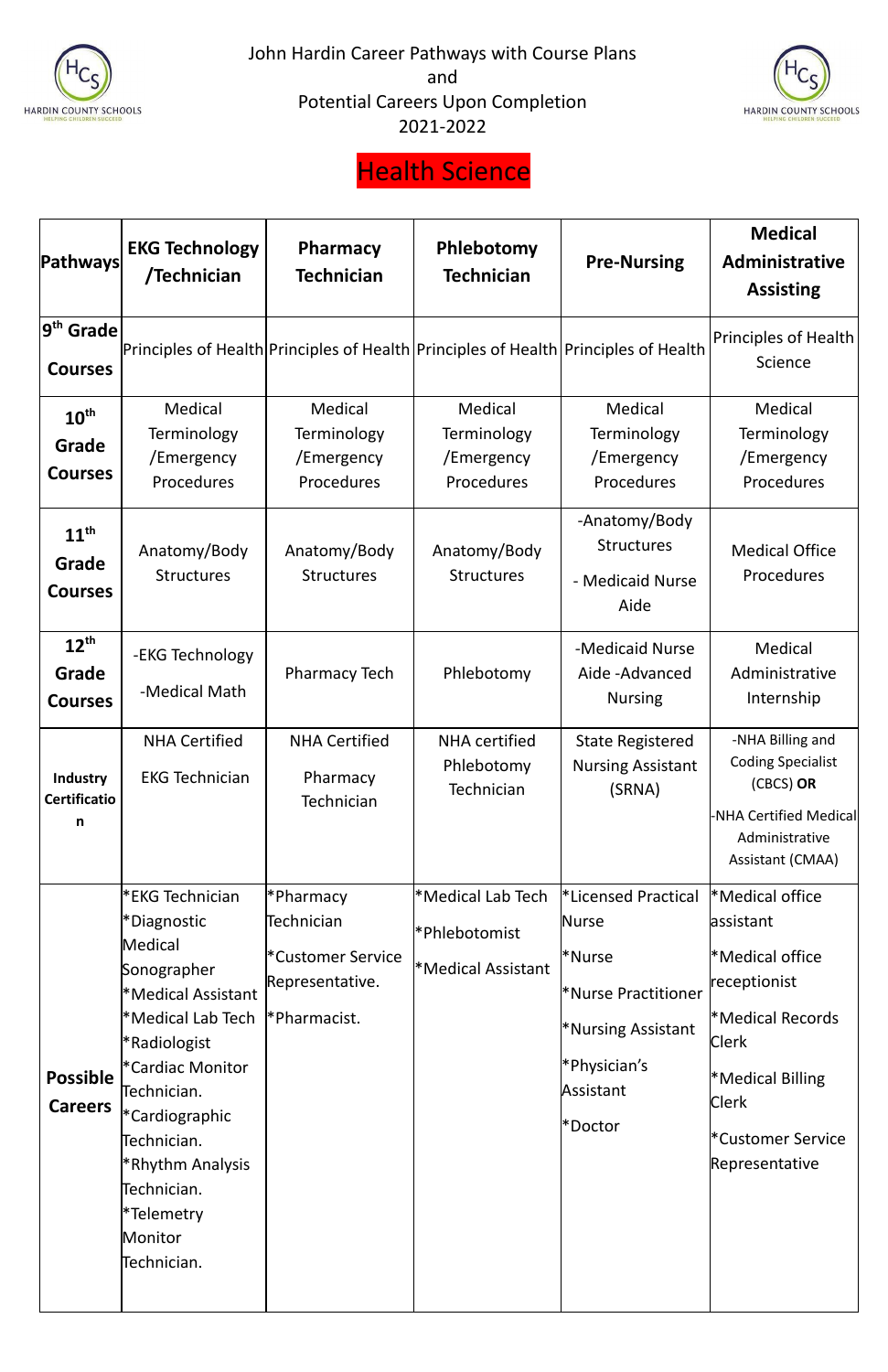



### Computer Science

| Pathways                                 | Computer<br>Programming                                                                                                                                              | <b>Digital Design and</b><br><b>Game Development</b>                                                                                                      | <b>Network</b><br>Administration                                                                                                         | <b>Network Security</b>                                                        |
|------------------------------------------|----------------------------------------------------------------------------------------------------------------------------------------------------------------------|-----------------------------------------------------------------------------------------------------------------------------------------------------------|------------------------------------------------------------------------------------------------------------------------------------------|--------------------------------------------------------------------------------|
| 9 <sup>th</sup> Grade<br><b>Courses</b>  | -Computer Literacy<br>-Digital Literacy                                                                                                                              | Digital Literacy                                                                                                                                          | <b>Digital Literacy</b>                                                                                                                  | <b>Digital Literacy</b>                                                        |
| 10 <sup>th</sup> Grade<br><b>Courses</b> | Introduction to<br>Programming                                                                                                                                       | Introduction to<br>Programming                                                                                                                            | <b>Computer Hardware and</b><br><b>Software Maintenance</b>                                                                              | <b>Computer Hardware</b><br>and Software<br>Maintenance                        |
| $11th$ Grade<br><b>Courses</b>           | Project-Based<br>Programming                                                                                                                                         | Game Design and<br><b>Development Principles</b>                                                                                                          | Introduction to<br><b>Networking Concepts</b>                                                                                            | Introduction to<br><b>Networking Concepts</b>                                  |
| 12 <sup>th</sup> Grade<br><b>Courses</b> | Information Technology<br>Internship                                                                                                                                 | Introduction to Digital<br><b>3D Game Graphics</b>                                                                                                        | -Information Technology<br>Internship<br>-MS Client/Server<br>Configuration                                                              | -Security<br>Fundamentals<br>-Information<br>Technology Internship             |
| Industry<br><b>Certification</b>         | MTA: 2 Exams Regd-<br>HTML5 App Dev, Intro<br>to Programming using<br>HTML and CSS or Java<br>or Javascript or Python, Based or Javascript or<br>Software Dev. Fund. | MTA: 2 Exams Regd-<br>HTML5 App Dev, Intro to Mobility and Device,<br>Programming using<br><b>HTML and CSS or Block</b><br>Python, Software Dev.<br>Fund. | MTA: 2 Exams Regd-<br><b>Windows Operating</b><br>System, Windows Server<br>Admin, Network<br>Fundamentals, Cloud<br><b>Fundamentals</b> | -MTA: Security<br><b>Fundamentals and</b><br>-Comptia IT<br>Fundamentals       |
|                                          | *Computer<br>Programmer<br>*Computer Software<br>Engineer<br>*Database Developer                                                                                     | <sup>*</sup> IT Project Manager<br>*Computer Animator<br>*Cartoonist                                                                                      | *Network Server<br>*Administrator<br>Support Team Member<br>*Quality Assurance<br>System Analyst<br>*Sales Representative                | *Computer Network<br>Specialist<br>*Electronics Engineer<br>*Computer Hardware |

|                 | *Computer Hardware                                    | <sup>*</sup> Game Designer       | Saics Incipi cscritative      |                              |
|-----------------|-------------------------------------------------------|----------------------------------|-------------------------------|------------------------------|
|                 |                                                       |                                  | *Technical Support            | Engineer                     |
|                 | Engineer                                              | <sup>*</sup> Game Design Analyst | Representative                |                              |
|                 | *Computer Systems                                     |                                  | *Technical Writing            | *System Systems              |
| <b>Possible</b> | Analyst                                               | l*Webmaster                      | Expert                        | Technician                   |
| <b>Careers</b>  | *Web Developer                                        |                                  | *Electronics Engineer         |                              |
|                 | *Information Security<br>Analyst<br>*Computer Network | *Web Developer                   | *Hardware Engineer            | <sup>*</sup> Quality Control |
|                 |                                                       | <i><b>*Website Designer</b></i>  | *System Administrator         | Analyst                      |
|                 |                                                       |                                  | *Network Administrator        |                              |
|                 | Specialist                                            |                                  | *Microsoft Server Admin       |                              |
|                 | <sup>*</sup> IT Project Manager                       |                                  | Microsoft Server Support Team |                              |
|                 |                                                       |                                  | *Cisco Network Administrator  |                              |
|                 |                                                       |                                  | *Cisco Engineer               |                              |
|                 |                                                       |                                  | *Cisco Hardware Engineer      |                              |
|                 |                                                       |                                  | *Cisco System Administrator   |                              |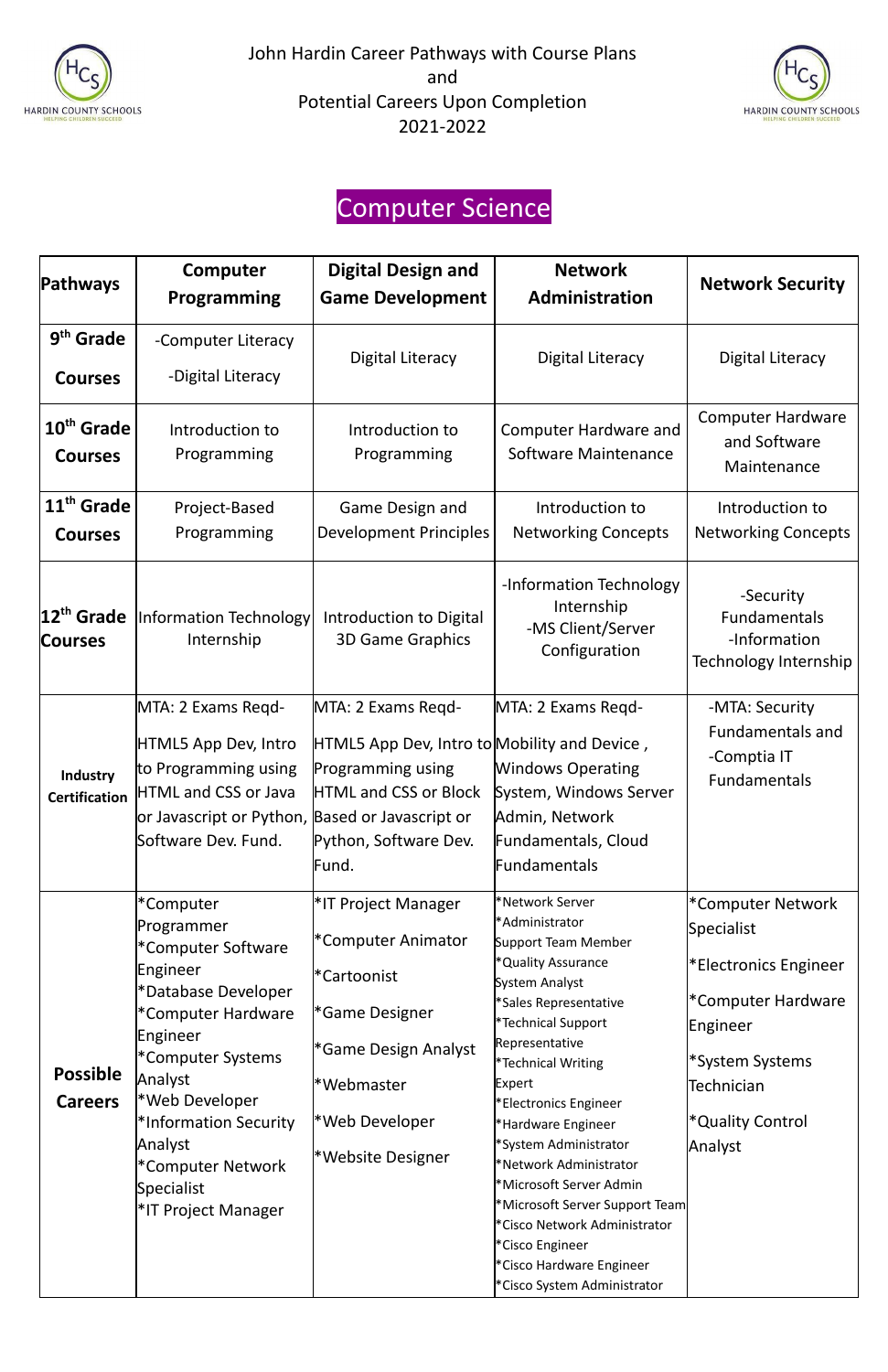





## Construction JROTC Law and Public Safety

| <b>Pathways</b>                          | <b>Electrical</b><br><b>Residential</b><br><b>Construction</b><br><b>Maintenance</b><br><b>Engineering</b> |                                                                                                                                                                                                                                                                                                                                                                                                                             | <b>Army JROTC</b>                                                                                                                                                                                                                                                                        | <b>Fire Science and</b><br><b>Firefighting</b>                                                                                                                    | Law<br><b>Enforcement</b><br><b>Services</b>                                                                                                                                                    |
|------------------------------------------|------------------------------------------------------------------------------------------------------------|-----------------------------------------------------------------------------------------------------------------------------------------------------------------------------------------------------------------------------------------------------------------------------------------------------------------------------------------------------------------------------------------------------------------------------|------------------------------------------------------------------------------------------------------------------------------------------------------------------------------------------------------------------------------------------------------------------------------------------|-------------------------------------------------------------------------------------------------------------------------------------------------------------------|-------------------------------------------------------------------------------------------------------------------------------------------------------------------------------------------------|
| 9 <sup>th</sup> Grade<br><b>Courses</b>  | <b>Engineering I</b>                                                                                       | Intro to Building and<br><b>Apartment Maintenance</b>                                                                                                                                                                                                                                                                                                                                                                       | <b>JROTC I</b>                                                                                                                                                                                                                                                                           |                                                                                                                                                                   | Introduction to<br><b>Criminal Justice</b>                                                                                                                                                      |
| 10 <sup>th</sup> Grade<br><b>Courses</b> | <b>Engineering II</b>                                                                                      | Residential Maintenance<br>Carpentry                                                                                                                                                                                                                                                                                                                                                                                        | <b>JROTC II</b>                                                                                                                                                                                                                                                                          |                                                                                                                                                                   | Law Enforcement                                                                                                                                                                                 |
| 11 <sup>th</sup> Grade<br><b>Courses</b> | Engineering                                                                                                | <b>Residential HVAC or</b><br>Electrical/Electronic   Interior Maintenance or<br>Masonry or Wiring or<br>Plumbing                                                                                                                                                                                                                                                                                                           | <b>JROTC III</b>                                                                                                                                                                                                                                                                         |                                                                                                                                                                   | Correctional Systems                                                                                                                                                                            |
| 12 <sup>th</sup> Grade<br><b>Courses</b> | Circuits I/II (ECTC)<br>prenticeship                                                                       | <b>Residential HVAC</b><br>orInterior Maintenance<br>-Internship/co-op/ap <b>or</b> Masonry or Wiring or<br>Plumbing or Co-Op or<br>Internship                                                                                                                                                                                                                                                                              | -JROTC IV<br>-JROTC <sub>V</sub>                                                                                                                                                                                                                                                         | All Courses at ECTC<br>FRS 101, 102, 103, 104<br>and 204<br>* must meet<br>benchmarks to take<br>ENG 101 and math                                                 | -Criminal<br>Investigation<br>-Criminal Law Co-op                                                                                                                                               |
| <b>Industry</b><br><b>Certification</b>  | <b>NCCER</b><br>OSHA 10                                                                                    | 2 NCCER Tests<br>OSHA 10                                                                                                                                                                                                                                                                                                                                                                                                    | JROTC 3 year<br>Certificate of<br><b>Training</b>                                                                                                                                                                                                                                        | Candidate Physical Ability<br>Test or<br><b>EMT Basic National</b><br>Certification or<br>Fire and Rescue<br>Certification or<br>First Responder<br>Certification | <b>First Responder State</b><br>Certification or<br><b>National Academies</b><br>of Emergency<br>Dispatch (NAED)                                                                                |
| <b>Possible</b><br><b>Careers</b>        | *Electrical Engineer<br>l*Electrical<br>Engineering Tech<br>*Electrician                                   | *Bricklayer /Stonemason *Administrative<br>*Concrete Mason<br>*Carpenter<br>*Construction Manager<br>*Construction<br>Tradesperson<br><sup>*</sup> Cost Estimator<br>*Drywall Installer<br>*Electrician<br>*Energy Auditor<br><b>*Flooring Installer</b><br>*Home Inspector<br>l*Plumber<br>*Pipefitter<br><b>*Production</b><br>Woodworker<br><b>Property Manager</b><br>*Solar Energy Tech<br>*Building<br>Superintendent | Personnel<br>*Construction<br>Personnel<br>Flectronic/Equip®<br>ment Repair<br>Personnel<br>Engineering,<br>Science, And<br>Technical<br>Personnel<br>*Healthcare<br>Personnel<br>*Media And<br><b>Public Affairs</b><br>Personnel<br>Transportation &<br>Material-Handling<br>Personnel | *Firefighter<br>*Fire Investigator<br>*Forest Firefighter                                                                                                         | *Correctional<br><b>Officer</b><br>*Crime Scene<br>Investigator<br>*Criminologist<br>*Detective<br>*Police Officer<br>*Private Investigator<br>*Probation/<br>Parole Officer<br>*Security Guard |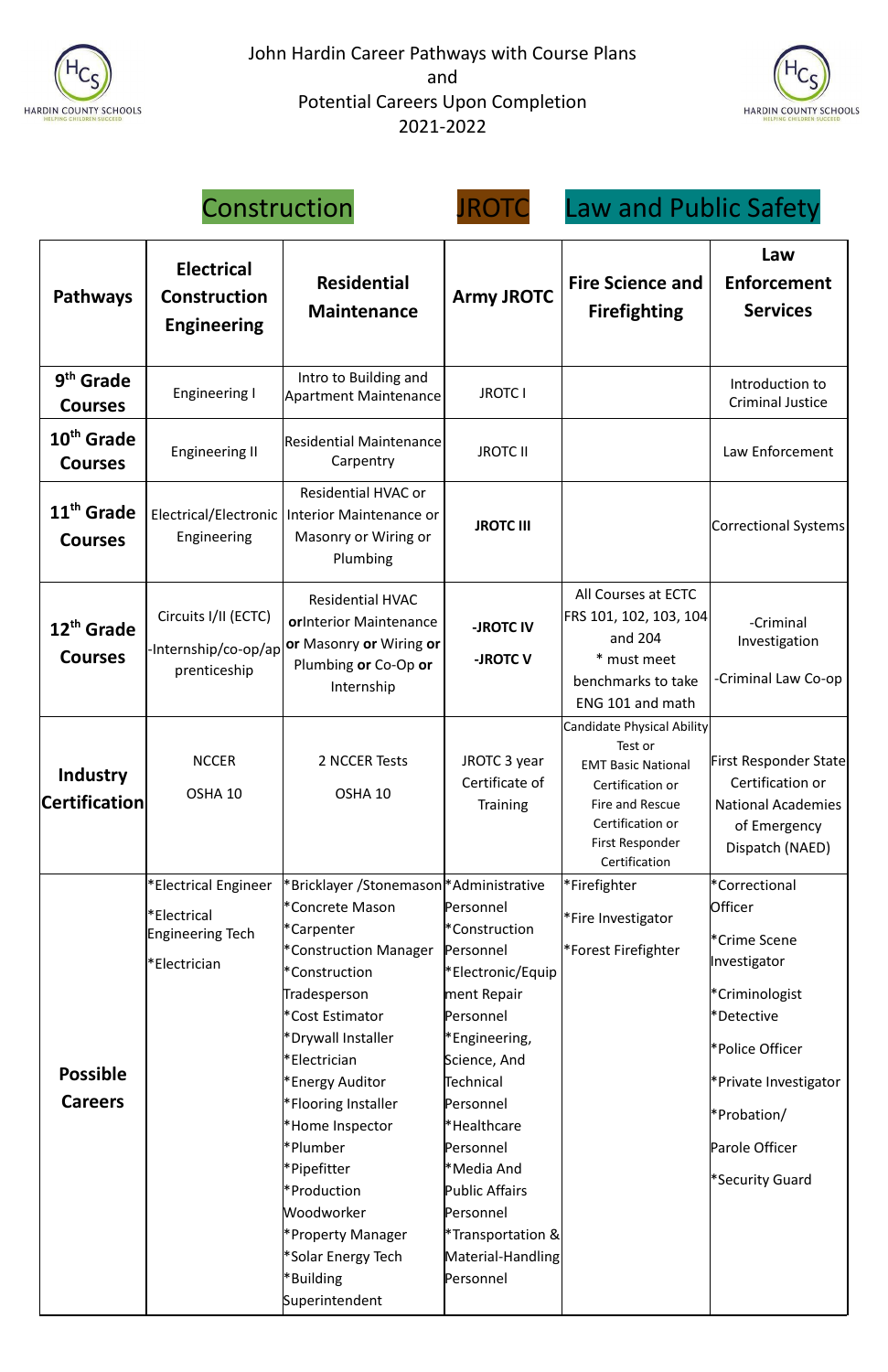



|                                                                                        | Manufacturing                                                                                                                                                                                                                                                                       | <b>Media</b>                                                                                                                                                                                                                         | Transportation                                                                                                                                                                                                                      | <b>Apprentices</b>                                                                                                                                                                                                                                                                        | <b>Early College</b>                                                                                                                                                                                                            |
|----------------------------------------------------------------------------------------|-------------------------------------------------------------------------------------------------------------------------------------------------------------------------------------------------------------------------------------------------------------------------------------|--------------------------------------------------------------------------------------------------------------------------------------------------------------------------------------------------------------------------------------|-------------------------------------------------------------------------------------------------------------------------------------------------------------------------------------------------------------------------------------|-------------------------------------------------------------------------------------------------------------------------------------------------------------------------------------------------------------------------------------------------------------------------------------------|---------------------------------------------------------------------------------------------------------------------------------------------------------------------------------------------------------------------------------|
|                                                                                        | <b>Technology</b>                                                                                                                                                                                                                                                                   | <b>ARTS</b>                                                                                                                                                                                                                          |                                                                                                                                                                                                                                     |                                                                                                                                                                                                                                                                                           |                                                                                                                                                                                                                                 |
| Pathways                                                                               | <b>Welder Entry</b><br>Level                                                                                                                                                                                                                                                        | Cinematograph<br>y and Video<br><b>Production</b>                                                                                                                                                                                    | <b>Automotive</b><br><b>Maintenance</b><br>and Light<br>Repair<br><b>Technician</b>                                                                                                                                                 | <b>Apprenticeships</b>                                                                                                                                                                                                                                                                    | Early<br><b>College</b>                                                                                                                                                                                                         |
| 9 <sup>th</sup> Grade<br><b>Courses</b><br>$10^{\text{th}}$<br>Grade<br><b>Courses</b> | <b>Basic Welding</b><br>and Lab                                                                                                                                                                                                                                                     | Introduction to<br><b>Media Arts</b><br>Video Studio<br><b>Fundamentals</b>                                                                                                                                                          | <b>Basic</b><br>Automotive<br>Electricity                                                                                                                                                                                           | Students start with<br>appropriate<br>pathway classes to<br>prepare them for on<br>the job learning.                                                                                                                                                                                      | -Must complete Alg I, Geometry<br>and Alg II - ACT benchmarks in<br>English (18), Math (22), Reading<br>(20)<br>-There is also an application                                                                                   |
| 11 <sup>th</sup><br>Grade<br><b>Courses</b>                                            | <b>Shielded Metal</b><br>Arc Welding<br>/Cutting<br>Processes                                                                                                                                                                                                                       | <b>Studio Directing</b><br>and Performance                                                                                                                                                                                           | Automotive<br>Maintenance and<br>Light Repair A                                                                                                                                                                                     | Available<br>Apprenticeships:<br>-Help Desk Tech (IT)<br><b>-Diesel Mechanic</b><br>(Auto)<br><b>Building Maintenance</b><br>(Construction)                                                                                                                                               | Students will take 30 hours of dual<br>credit at EC3 with ECTC and EC3<br>professors/teachers. Classes<br>operate on college schedule MW<br>or TR classes. They follow the HCS<br>calendar. Science labs are on ECTC<br>campus. |
| $12^{\text{th}}$<br>Grade<br><b>Courses</b>                                            | -Gas Metal Arc<br><b>Welding</b><br>- Gas Tungsten<br>Arc Welding<br>-Welding<br>Internship                                                                                                                                                                                         | -Advanced Studio<br>Production<br>-Media Arts<br>Internship                                                                                                                                                                          | Automotive<br>Maintenance and<br>Light Repair B, C,<br>and D                                                                                                                                                                        | -Child Development<br>Specialist (ECE)<br>-For individualized<br>options see your<br>transition coach.                                                                                                                                                                                    | Students will take 30 hours of dual<br>credit at ECTC. They follow the ECTC<br>calendar.<br>Students that choose to enter the<br>pathway their senior year can do so,<br>there is an application for this as<br>well.           |
| <b>Industry</b><br><b>Certification</b>                                                | AWS-2F                                                                                                                                                                                                                                                                              | Need 2 Adobe:<br>Premiere Pro, After<br>Effects, Photoshop                                                                                                                                                                           | ASE (MLR)                                                                                                                                                                                                                           |                                                                                                                                                                                                                                                                                           | <b>College Readiness</b>                                                                                                                                                                                                        |
| <b>Possible</b><br><b>Careers</b>                                                      | *Combination<br>lWelder<br>*Pipe Welder<br>*Ironworker<br>*Tungsten Inert<br>Gas (TIG) Welder<br>*Certified Welding <sub>Technician</sub><br>Inspector (CWI)<br>*Certified Welding<br>Educator (CWE)<br>*Welding<br>Engineer <br>*Structural<br>Engineer<br>*Mechanical<br>Engineer | *Advertising<br>Copywriter<br>*Audio-Visual<br>Technician<br>*Broadcast<br><sup>*</sup> Camera Operator<br>*Director<br>*Director of<br>Photography<br><b>*Film and TV Crew</b><br>Film Editor*<br>*Photographer<br>*Photojournalist | *Automotive<br>Service Technician apprentice with<br>*Auto Detailer<br>*Automotive<br>Recycler<br>Representative<br>(Service<br>Writer/Advisor)<br>*Dispatcher<br>*Warranty Clerk<br>*Automobile<br>Salesperson<br>*Service Manager | Students can<br>Hardin County<br>Schools or Local<br>businesses to<br>*Customer Service become journeyman<br>certified in a<br>skill/trade by learning<br>on the job in<br>coordination with<br>career pathway<br>courses.<br>Apprenticeships are<br>paid and subject to<br>availability. | <b>All Careers Requiring</b><br>/Preferring a College Degree                                                                                                                                                                    |